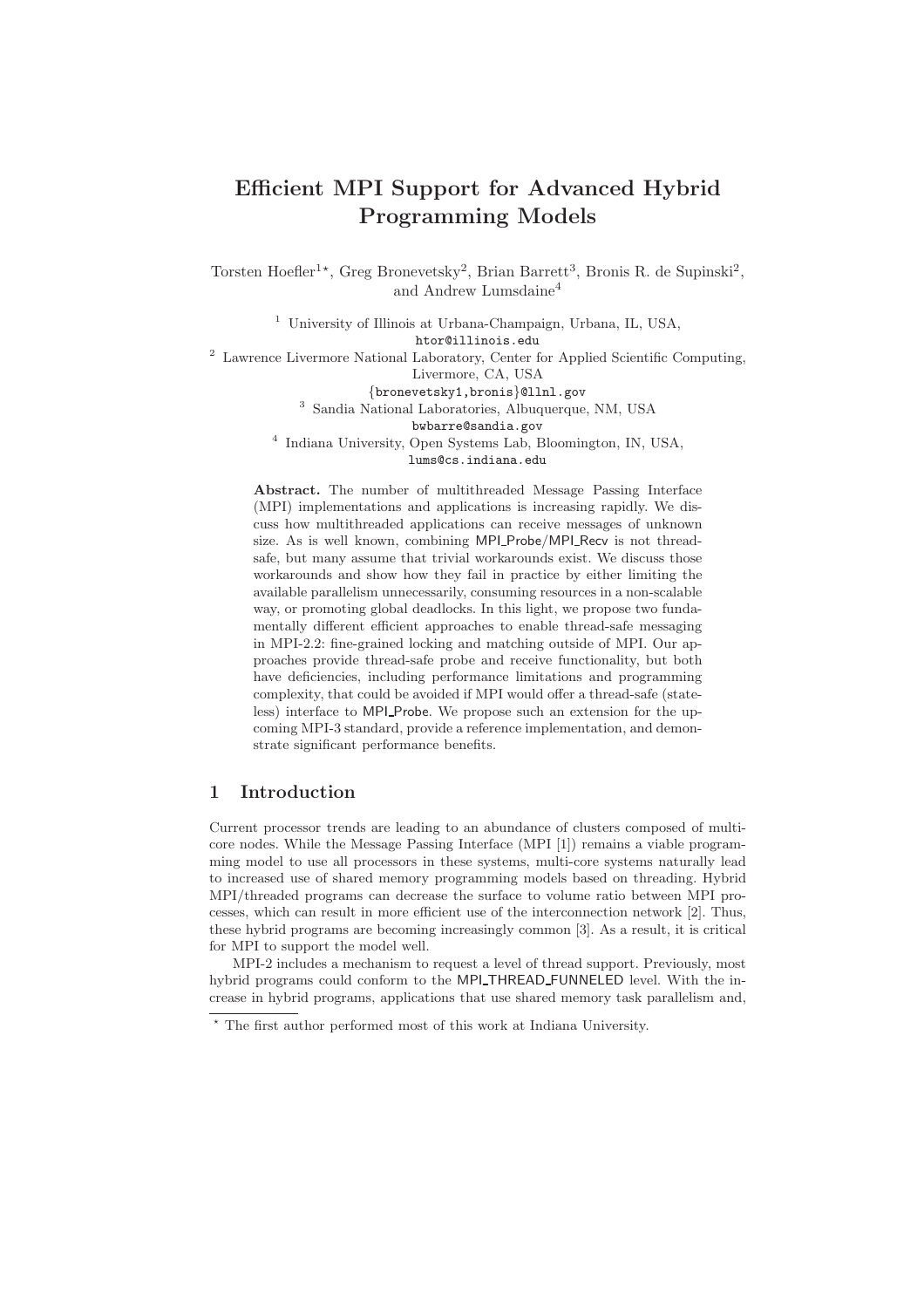thus, require MPI\_THREAD\_MULTIPLE support, are more likely. This trend not only motivates the implementation of that support [4] but also an examination of how well the MPI standard supports those programs. We find that the support is generally sufficient [5] although one glaring weakness exists: The semantics of probing for messages (e.g., in order to receive messages of unknown size) does not interact properly with realistic uses in threaded programs.

In this work, we discuss the issue of receiving messages of unknown size in multithreaded MPI programs. We explain the problem and show why obvious approaches to its solution are not feasible. We then discuss two elaborate techniques that would work with MPI-2.2. Despite the complex implementation of such techniques, which could be done in a library, we show that all proposed solutions limit performance significantly. Finally, we discuss an addition to the MPI standard that would enable the desired functionality. We describe a reference implementation, discuss issues in the context of hardware-optimized implementations, and present benchmark results which show the benefits of this approach.

# 2 Multithreaded MPI Messaging

We discuss several options for MPI version 2.2 to receive messages of unknown size in multithreaded environments. Unknown size messages in MPI are received with the sequence of *probe* (determine the size), malloc (reserve buffer), and *receive* (receive message). We investigate the issue of false matching, in which two threads perform a probe, malloc and a subsequent receive concurrently. Two actions happen concurrently if they happen completely independently (e.g., without synchronization or code flow dependencies) so that they could interleave in any way. Assume that two threads, A and B, perform a probe, malloc, and receive, denoted by  $A_n, A_m, A_r$  and  $B_n, B_m, B_r$ respectively. If those calls happen concurrently, then they could interleave as the series:  $A_n, B_n, B_m, B_r, A_m, A_r$  that leads to incorrectly matching a message in thread B that was probed in thread A. We show that simple workarounds either limit parallelism unnecessarily or require structural changes to the application. Therefore, we propose two more sophisticated approaches and advocate for extensions or changes to the MPI standard to improve support for probing in threaded environments.

Separating threads with tags or communicators False matching could be avoided by using different virtual channels to address each thread in each process. A virtual channel in MPI is uniquely identified by the tuple  $(c, s, \tau)$  (communicator, source, tag) on the receiver side and  $(c, r, \tau)$  (communicator, receiver, tag) on the sender side. False matching can be avoided by using different tags (or communicators) for each thread. However, one would need  $t \cdot p$  communicators (or tags) in order to address all threads in an MPI universe with  $p$  processes, each with  $t$  threads. This mechanism is not scalable (binds  $\Omega(p)$  resources) and not flexible enough for many applications. For example, a multithreaded master in a master/worker implementation can no longer use automatic load-balancing in which any idle thread probes and receives the next message to arrive. Similarly, a reentrant library that calls MPI with a variable (not predetermined) number of threads cannot use tag-based thread-addressing. Thus, such thread-addressing schemes seem unsuitable for most applications.

#### 2.1 A Fine-grained Locking Mechanism

Clearly, with MPI's matching semantics, coarse-grained locking (e.g., protecting the access to probe/malloc/recv at the communicator) overly limits parallelism. For exam-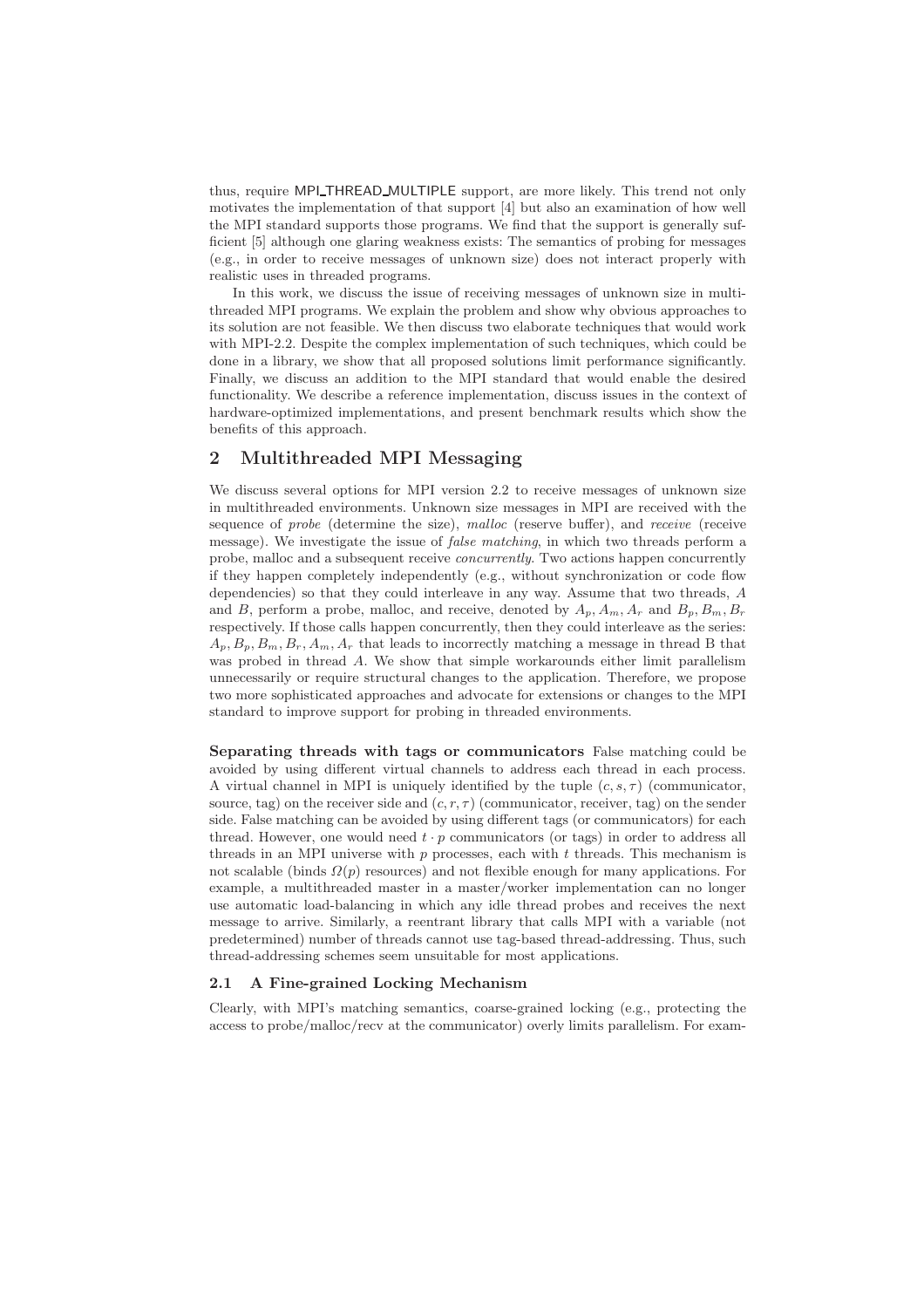ple, a probe/receive pair with tag=4 and src=5 does not conflict with a probe/receive pair with tag=5 and src=5. However, another probe/receive pair with tag=4,  $src=5$ would conflict with the first pair. Thus, we could lock each possible (communicator, source, tag) tuple separately. In the following, we assume that each lock is associated with a specific communicator and we limit the discussion to (source, tag) pairs.

One could arrange locks for (source, tag) pairs in a two-dimensional matrix. However, storing a  $max(source) \cdot max(tag)$  matrix in main memory is infeasible. A sparse matrix representation with a hash table or map  $[$ (source, tag)  $\rightarrow$  lock seems much more efficient.

We show a simple locking strategy that minimizes the critical region with a nonblocking receive in Listing 1.1. However, this strategy does not cover wildcard receives.

```
lock map(src,tag)
probe(src, tag, comm, stat)
buf = malloc(get_count(stat)*sizeof(datatype))
irecv(buf, get_count(stat), datatype, src, tag, comm, req)
unlock map(src,tag)
wait(req)
```
### Listing 1.1. Simple (limited) receive locking protocol.

Probe/receive pairs with wildcards must be performed mutually exclusively within a set of channels. Thus, if a wildcard is used, we must lock a full row or column of the matrix. If both fields are wildcards, we must lock the whole matrix. As a result, we consider four (source, tag) cases in order to implement a fine-grain locking strategy: (1) (int,int), (2) (any src,int), (3) (int,any tag), and (4) (any source,any tag). We denote any src or any tag with an asterisk (\*) in the following. In order to support each case fully, we need a sparse two-dimensional (src, tag) and thread-safe data structure with the following operations:

 $(\text{un})$ lock $(x,y)$  acquires/releases  $(x,y)$  $(\text{un})$ lock $(x,*)$  acquires/releases all entries on src x  $(\text{un})$ lock $(*,y)$  acquires/releases all entries on tag y  $(\text{un})$ lock $(*,*)$  acquires/releases the whole matrix

Our sparse two-dimensional locking protocol differentiates among these four cases, using three levels of locks: A two-dimensional map of locks for all points (source, tag), two one-dimensional maps of locks for each source and tag line, and one lock for the whole matrix. It uses lists of held locks per (source, tag) pair, for each source and each tag and for the whole matrix. Listing 1.2 shows a possible algorithm that implements a sparse two-dimensional locking structure. The code shown in Listing 1.2 is a critical region that is protected with locks itself!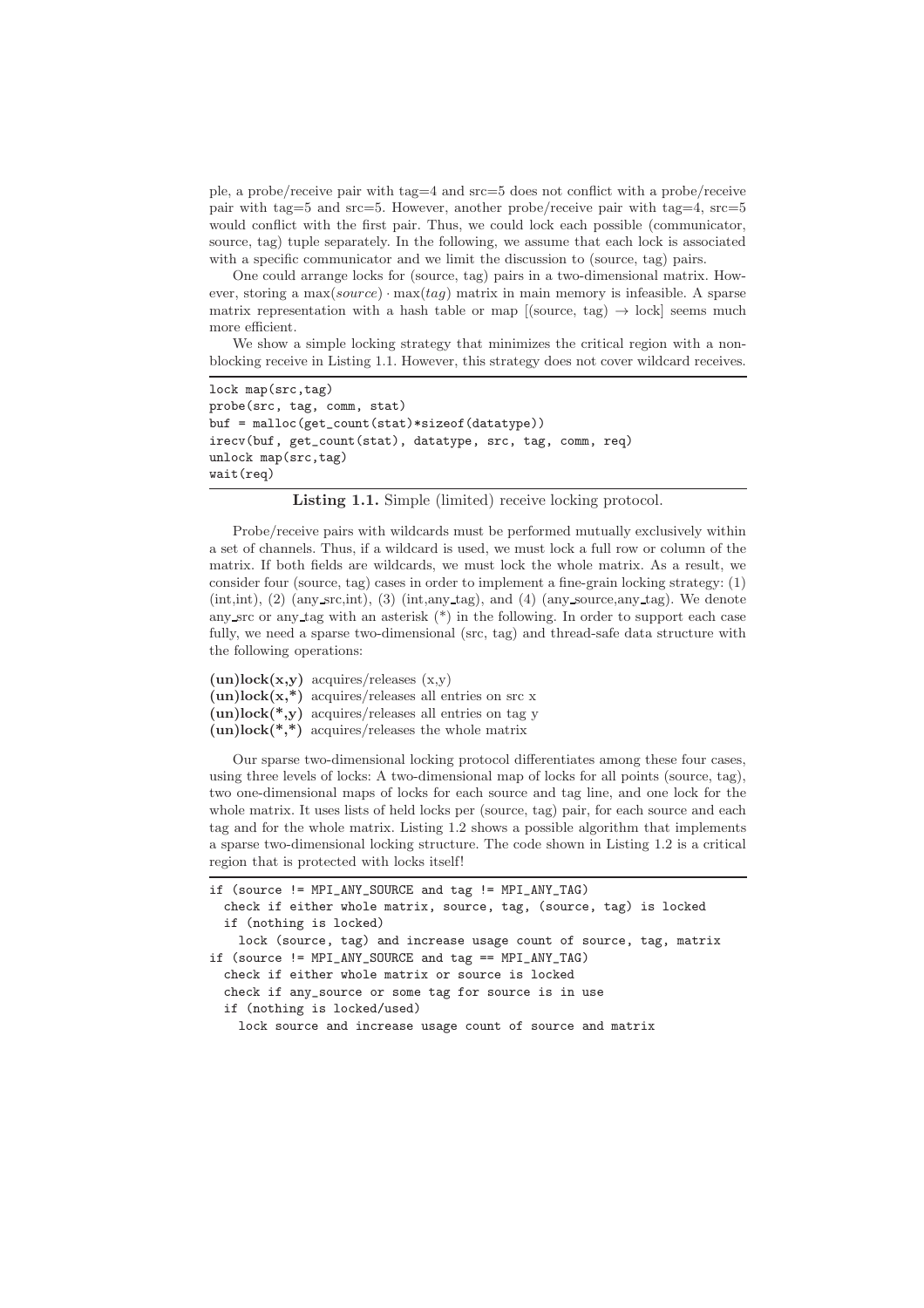```
if (source == MPI_ANY_SOURCE and tag != MPI_ANY_TAG)
 check if either whole matrix or tag is locked
 check if any_tag or if some source for tag is in use
 if (nothing is locked/used)
   lock tag and increase usage count of tag and matrix
if (source == MPI_ANY_SOURCE and tag == MPI_ANY_TAG)
 check if whole matrix is locked or in use
 if (nothing is locked/used)
   lock matrix
```
Listing 1.2. Function to lock the 2d\_sparse\_map. Unlock is equivalent.

However, while this local locking scheme ensures correct and parallel message reception, it can unexpectedly influence global synchronization. For example, rank 0 sends two messages to rank 1 in which sending of the second message depends on a reply to the first message. The first message has tag 1, and the second message has tag 2. The receiver, rank 1, has two threads A and B. Thread A receives from channel (0, 2) and thread B from channel (0, any tag). Thread A sends the needed reply after the message is received. We show pseudo-code for rank 0 in Listing 1.3 and for rank 1 in Listing 1.4.

| A :                        | A :                          |
|----------------------------|------------------------------|
| $send(\ldots, 1, 1, comm)$ | probe/recv(0, 2, comm)       |
| $recv(\ldots, 1, 1, comm)$ | B:                           |
| $send(\ldots, 1, 2, comm)$ | probe/recv(0, ANY_TAG, comm) |
| .                          | $send(\ldots, 0, 1, comm)$   |
| Listing 1.3. Rank $0$      | <b>Listing 1.4.</b> Rank 1   |

This program must terminate in a correct MPI implementation that supports MPI - **THREAD\_MULTIPLE.** However, if A locks  $(0, 2)$  first and enters MPI\_Probe then B cannot lock (0, any tag). Thus, ranks 0 and 1 cannot proceed and the presented algorithm can cause spurious deadlocks.

In general, a receive with an explicit (integer) source and tag can block ones with wildcards, for example, receiving on channel  $(0, 1)$  blocks receives on  $(\text{any src}, 1), (0, 1)$ any tag), and (any src, any tag). Thus, wildcard probes and receives must dominate more specific ones, which requires that MPI Probe has not yet been called for the more specific one. Since MPI calls cannot be aborted, we must poll with multiple probes/receives. Only the most general probe/receive (any src, any tag) is allowed to block. We can implement the required polling with the same two-dimensional locking scheme to enable maximum concurrency. Listing 1.5 shows the polling (nonblocking) algorithm.

```
while(!stat)
```

```
lock 2d_sparse_map(src,tag) /* see previous listing */
iprobe(src, tag, comm, stat)
if(stat)
  buf = malloc(get_count(stat)*sizeof(datatype))
  irecv(buf, get_count(stat), dtatype, src, tag, comm, req)
unlock 2d_sparse_map(src,tag)
if(stat) wait(req)
```
Listing 1.5. Polling receive locking protocol.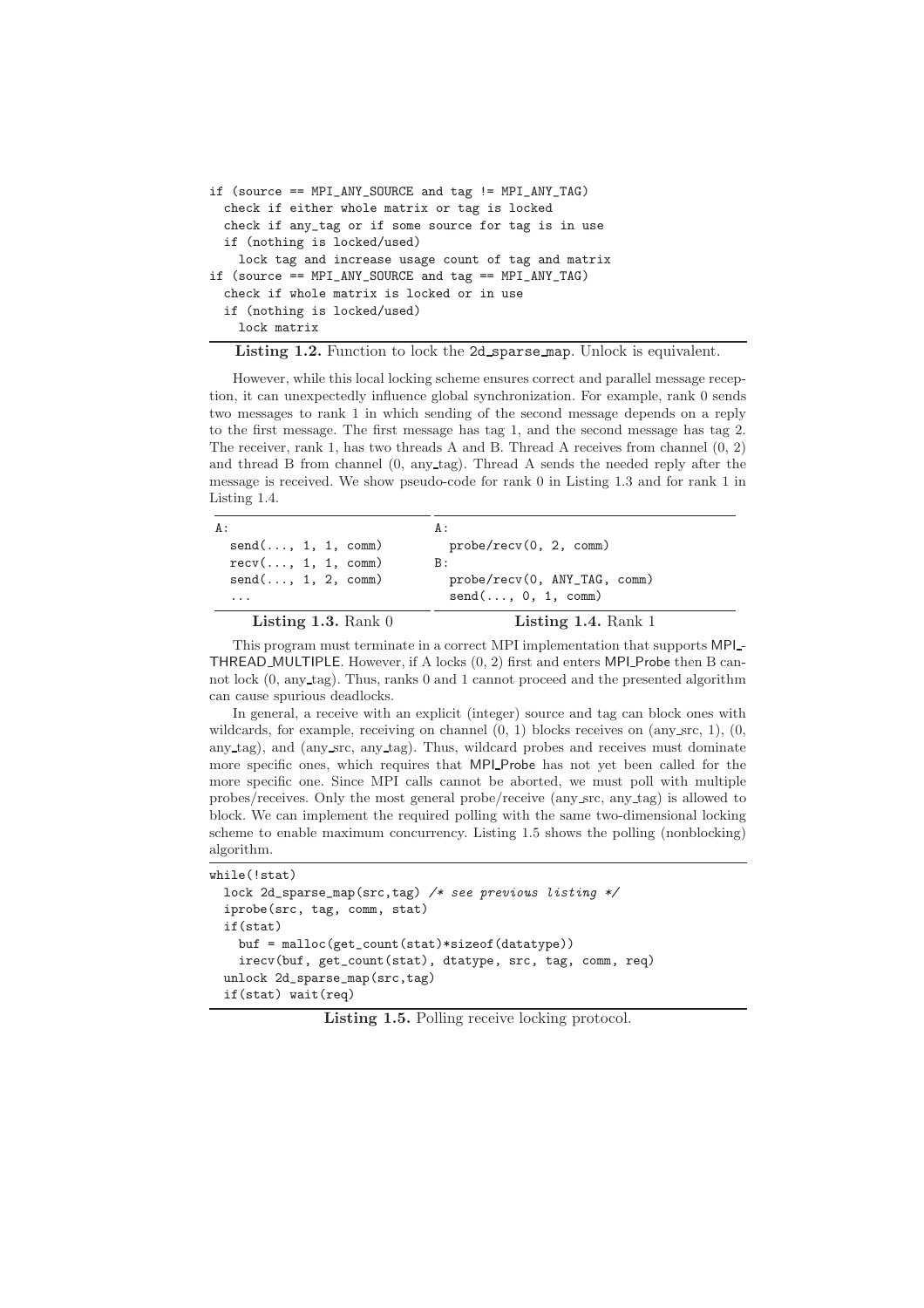We note that requiring polling is a fundamental problem that prevents an efficient implementation of many multithreaded implementations.

Most parallel MPI applications only use a subset of the possible parameter combinations during a program run. For example, an application might not use any src or any tag at all, which enables the use of the simple locking scheme described in Listing 1.1. Other applications might use any tag in all probes and receives, and enable a much simpler, one-dimensional locking of source (even though this limits possible parallelism).

Table 1 lists all combinations and possible optimizations. An x in the column any src or any tag means that any src or any tag is used during the program run. An x in "direct" indicates that at least one call does not use any src and any tag. For

| Scenario any src any tag Specific |             |             |             | Strategy                     |
|-----------------------------------|-------------|-------------|-------------|------------------------------|
|                                   |             |             | X           | simple 2d, blocking          |
| 2                                 |             | $\mathbf x$ |             | simple 1d, blocking          |
|                                   |             | X           | $\mathbf x$ | 2d lock, polling             |
|                                   | X           |             |             | simple 1d, blocking          |
| 5                                 | $\mathbf x$ |             | X           | 2d lock, polling             |
|                                   | $\mathbf x$ | $\mathbf x$ |             | 2d lock, polling             |
|                                   | X           | X           | Х           | 2d lock, polling<br>$\cdots$ |

Table 1. Possible parameter combinations.

example, under scenario 4, all calls use any src as an argument and thus a simple onedimensional locking scheme can be used. Scenario 7, the most general one under which a program run could use all combinations, requires the polling scheme (Listing 1.5). Different scenarios can be defined for each communicator. Thus, performing all calls with various wildcards on distinct communicators simplifies locking requirements but might lead to other problems as discussed in the introduction.

Further, although most applications only use a subset of the possible parameter combinations, which allows for a specialized implementation, a library-based solution must provide the general implementation. Similarly, an implementation of language bindings such as MPI.NET [6] must assume the general case (scenario 7) so using the fine grained locking approach likely entails a high cost.

### 2.2 Matching Outside of MPI

If polling is infeasible, we can instead perform MPI source/tag matching outside of the MPI library in order to provide correct threaded semantics for MPI Probe. This solution uses a helper thread that repeatedly calls MPI Probe with any src and any tag. When MPI Probe returns, the thread allocates a message buffer, into which it then receives the probed message with MPI Irecv. The associated MPI Request is stored in a data structure for use when an application thread issues a matching receive operation. This data structure is similar to the two-dimensional locking structure from Listing 1.2. For each (source, tag) pair (including wildcards) it maintains the count of threads that are waiting to receive a messages with that pair as well as two lists of messages. The first list tracks "expected" messages – newly arrived messages that match this (source, tag) pair and have been matched to waiting threads but not yet been picked up by those threads. The second list tracks "unexpected" messages – newly arrived messages for which a receiver thread has not yet been identified. Since all such messages match four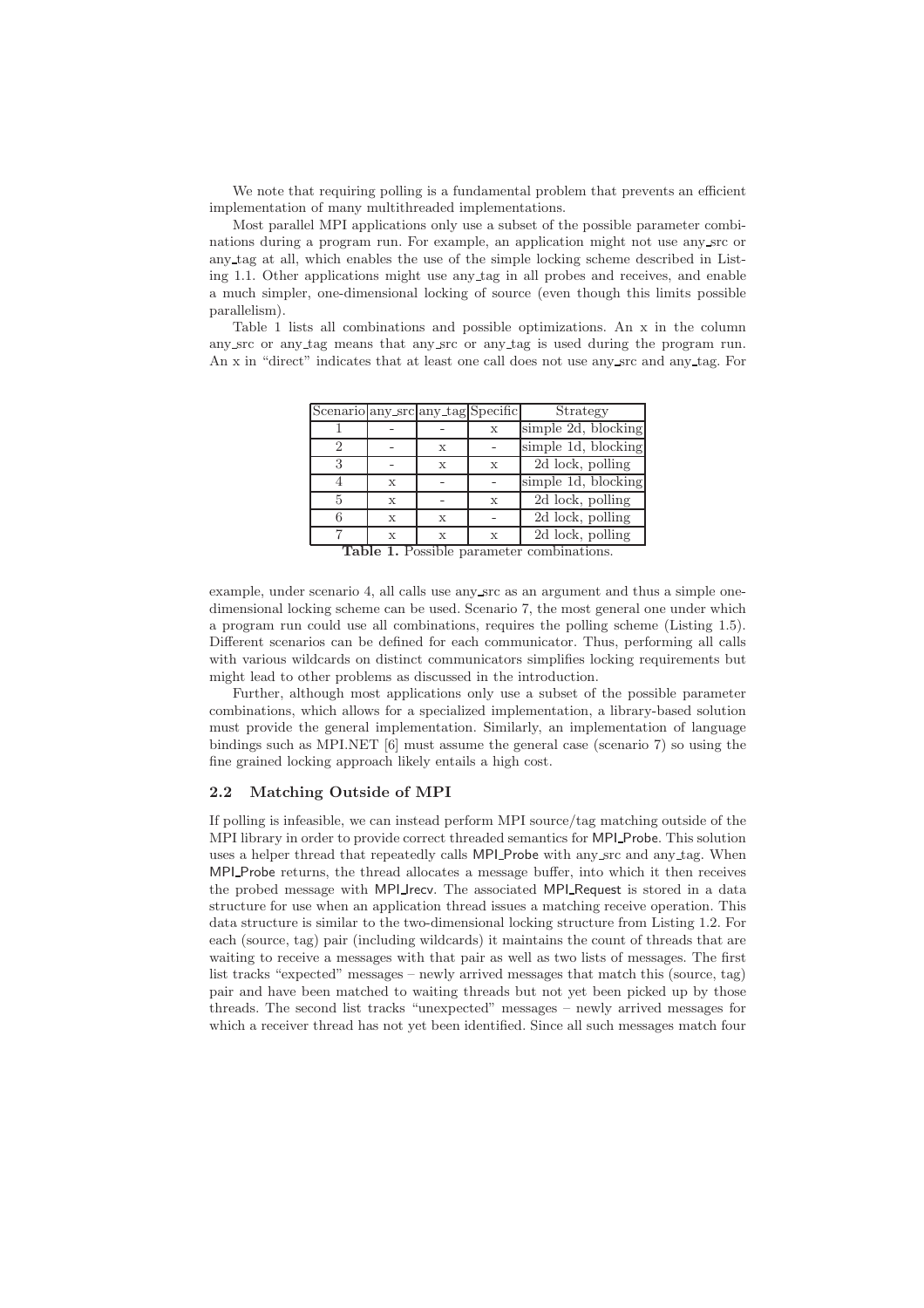different (source, tag) pairs (including wildcards), each is placed into four such lists, one for every pair. The data structure maintains a lock and a condition variable for each pair to synchronize access to the count and the message lists.

This method can also take advantages of the previously described matching lock mechanism. However, it requires implementation of the complete matching semantics in a thread-safe way (including thread synchronization) on top of MPI and introduces additional buffering, which is clearly suboptimal. The implementation would also require eager and rendezvous protocols for performance reasons and would also lose potential optimizations such as matching in hardware. Thus, such an implementation is highly undesirable from a user's perspective.

# 3 Extending the MPI Standard: Matched Probe

We have discussed issues with tread-safe matching in MPI and pointed at a problem in the specification. We have shown that all simple workarounds are either infeasible or incorrect (deadlock). Although our two mechanisms support correct semantics of MPI Probe in threaded environments, they are nontrivial and limit either performance or concurrency significantly in the general case (any src and any tag possible). Thus, a general library implementation, as is required for new language bindings, cannot limit those scenarios and must pay the cost of general support. Further, both mechanisms duplicate work that an MPI implementation performs internally and limit hardware offload capabilities.

For these reasons, we must modify the MPI standard to eliminate the need to use these mechanisms, which would entail deprecating the existing probe operations. One possible solution would replace those operations with thread-safe versions that return a request that the application can later complete (in the original thread or not, but under application control) [7]. While in MPI-2.2, matching is done in probe and then again in receive, we decouple matching and receiving. We propose to add two new calls, mprobe and mrecv (and their nonblocking versions) to the MPI standard. We sketch the proposal here; a detailed version is available elsewhere [7]. The proposed mprobe returns a message handle that identifies a message (which is then unavailable in any other matching context). The proposed mrecv can then receive such a matched message. Listing 1.6 shows an example for thread-safe matching with a matched probe.

```
MPI_Message msg; MPI_Status status;
/* Match a message */
MPI_Mprobe(MPI_ANY_SOURCE, MPI_ANY_TAG, MPI_COMM_WORLD, &msg, &status);
/* Allocate memory to receive the message */int count; MPI_get_count(&status, MPI_BYTE, &count);
char* buffer = malloc(count);
/* Receive this message. */
MPI_Mrecv(buffer, count, MPI_BYTE, &msg, MPI_STATUS_IGNORE);
```
Listing 1.6. Matched probe example.

This mechanism reduces the user burden and minimizes the total number of locks required. We also enable efficient hardware matching and eager protocols. We discuss an implementation and possible issues in the following.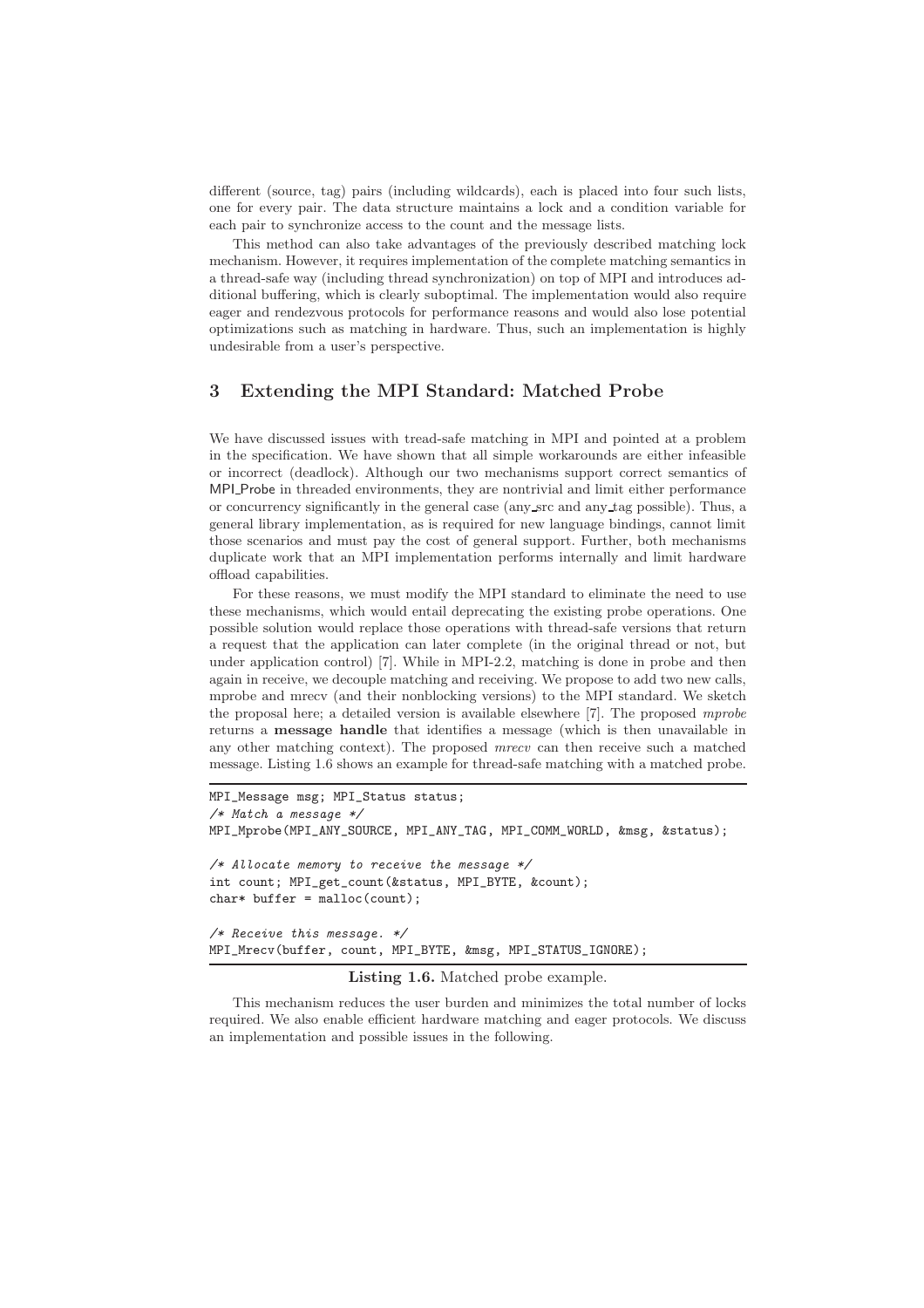#### 3.1 A Reference Implementation of Matched Probe

The matched probe proposal has been implemented as a proof of concept using Open MPI. Open MPI provides two mechanisms for message matching: One in which matching occurs inside the MPI library (used with network APIs such as Open Fabrics, TCP, and shared memory) and one in which matching occurs either in hardware or in a lower-level library (used with network APIs such as Myrinet/MX and Portals). The implementation of matched probe presented in this paper is based on MPI-level message matching. Issues with hardware level matching are discussed in Section 3.2.

The matched probe implementation does not significantly change the message matching and progression state machine of Open MPI. It adds an exit state from message matching (MPROBE in addition to PROBE and RECV), and adds an entry point back into the state machine. Open MPI tracks all unexpected messages (those that the matched probe operation can impact) as a linked list of message fragment structures, which includes source and tag. Communicators are separate channels and use separate lists. The list of unexpected messages is walked in an identical fashion for a probe and a receive. However, the fragment is removed from the unexpected message list and processed in the receive case.



Fig. 1. High-level state diagram of MPI receive matching.

In the case of matched probe, the message fragment is removed from the unexpected message list (similar to a receive). It is then stored in the MPI Message structure returned to the user. When the user calls MPI\_Mrecv or MPI\_Imrecv, the message fragment is retrieved from the MPI Message structure that the user provided and the normal receive state machine is started from the point right after message matching.

#### 3.2 Low-level Message Matching

The previously described implementation of Matched Probe for MPI-level matching, while straightforward, will not work if the lower level communication API provides message matching (such as Portals on the Cray XT line, Myrinet/MX, TPorts on Quadrics, and PSM on Qlogic). In these cases, the message matching state engine is not exposed to the MPI implementation, and may be executed on NIC hardware. In these cases, we must extend the interface of the lower-level API to support Matched Probe, likely with an implementation of similar complexity to the Open MPI implementation. Likewise,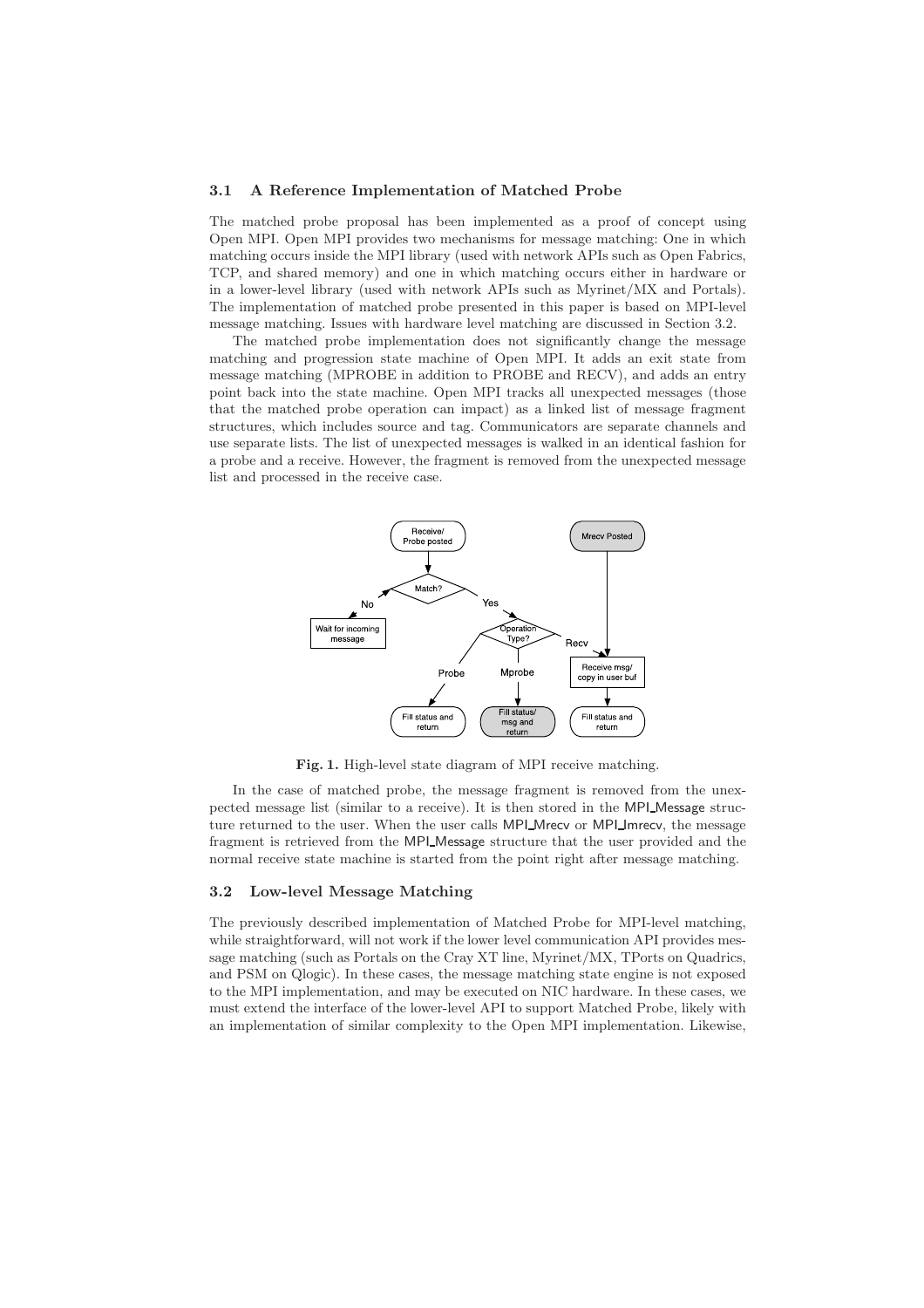firmware based hardware matching (TPorts and Accelerated Portals), adding entry points out-of and back in-to the firmware state machine should be straightforward.

Hardware assisted matching presents a more complicated situation. Hardware designs would require modifications to support a matched probe. In addition, carrying the extra state to restart the state machine for a partially matched message could be cumbersome in hardware. However, since these designs are not in use, such designs have no bearing on the practical cost of this MPI extension. Thus, adoption of our extension requires a trade off between the benefits of making future designs of this type compatible our extension.

# 4 Performance Evaluation

We use two benchmarks that assess the performance and concurrency of the different mechanisms for thread-safe message reception. Both benchmarks and the twodimensional locking (Section 2.1) are integrated in the publicly available Netgauge tool [8]. The benchmarks were run on Sif at Indiana University. Sif consists of Xeon L5320 1.86 GHz CPUs with a total of 8 processing cores per node running Linux  $2.6.18$  connected with Myrinet 10G. We used Open MPI revision  $22973^5$  using the TCP transport layer, configured with --enable-mpi-thread-multiple.

### 4.1 Receive Message Rate

Our first benchmark compares the message receive rate at a multithreaded receiving process with two-dimensional locking (2D, cf. Section 2.1) and matching outside MPI (OUT, cf. Section 2.2) for MPI-2.2 and the new matched probe (MPROBE, cf. Section 3) mechanism. In this test, 8 processes send to process 0, which uses 8 threads to receive the messages. Each process  $i$  sends its messages with tag  $i$  and each thread  $j$ either receives messages from process  $j + 1$  or any src, with tag  $j + 1$  or any tag.



Fig. 2. Message rate of different options for Open MPI on Sif.

Figure 2 shows the different message rates achieved by the two locking schemes and wrong matching with 8 processes sending to 8 threads on process 0. Figure  $2(a)$ shows results for *directed* (i.e., neither any  $\text{src}$  nor any  $\text{tag}$ ) and Figure 2(b) shows any (any src and any tag). The OUT and 2D implementations exploit knowledge of which wildcard pattern (any, any or directed) to expect (cf. Table 1). Both figures show

<sup>5</sup> available at: http://svn.open-mpi.org/svn/ompi/tmp-public/bwb-mprobe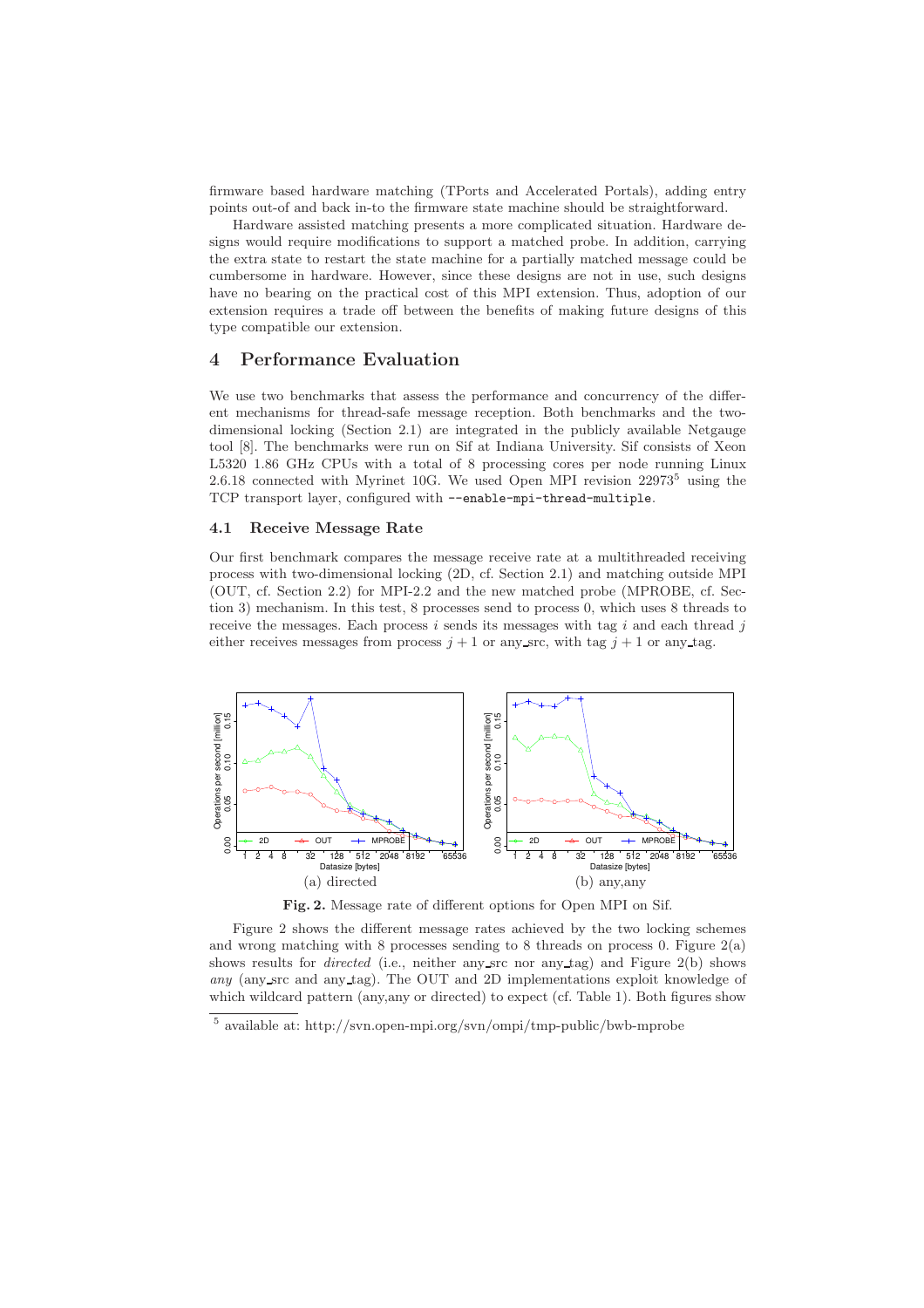significant performance differences between the approaches for small message-sizes. The rate of larger messages is bandwidth-bound and thus similar for all approaches. The two-dimensional locking scheme is faster than the matching outside of MPI, which must copy each message. However, our matched probe implementation outperforms both approaches and achieves the highest message rates.

### 4.2 Threaded Roundtrip Time

Our threaded roundtrip time (RTT) benchmark measures the time to transmit  $n$  messages between two processes with  $t$  threads each. It is thus somewhat similar to the overhead benchmark proposed by Thakur et al. [9]. Process 0 synchronizes its  $t$  threads with pthread barrier wait before each thread  $j \in \{0..t-1\}$  sends n messages with tag j to process 1. The t threads at process 1 receive and send n messages from/to process 0 and each thread in process 0 receives  $n$  messages. The receives either use a specific tag  $j \in \{0..t-1\}$  or any tag and a specific source  $s \in \{0,1\}$  or any src.

Figure 3 shows the latency overhead of the different locking schemes. For the



Fig. 3. Latency of different options for Open MPI on Sif.

any, any case in Figure  $3(a)$ , the current implementation of MProbe results in higher latency than both the 2D locking and matching outside MPI schemes. Latency increases mainly due to 2d-locking and outside MPI locking only using a single lock (cf. Table 1) based on the knowledge that only any,any receives are used while the matched probe implementation in MPI must handle the general case. As an aside, this example demonstrates the potential of additional info objects in MPI in which users could specify such constraints.

Figure 3(b) shows the latencies for the directed case (using integer tag and src values). For small messages, Mprobe is faster than 2-d locking due to the explicit removal from the queue (it only needs to be locked once). The outside MPI version is even faster for small messages because it receives the messages immediately and the copy overhead is low. However, for large messages, the copy overheads are dominating.

In Open MPI itself, there are two sources of unnecessary latency in the current MProbe implementation that we could remove with further development: creation of an additional request structure and an additional call to the progress engine. The extra request structure results in a small overhead, approximately 10 ns. The significant latency hit is from the additional progress engine calls, which could probably be mitigated through additional optimization. The issue is exacerbated by the high cost of entering Open MPI's progress engine when multithreaded support is enabled.